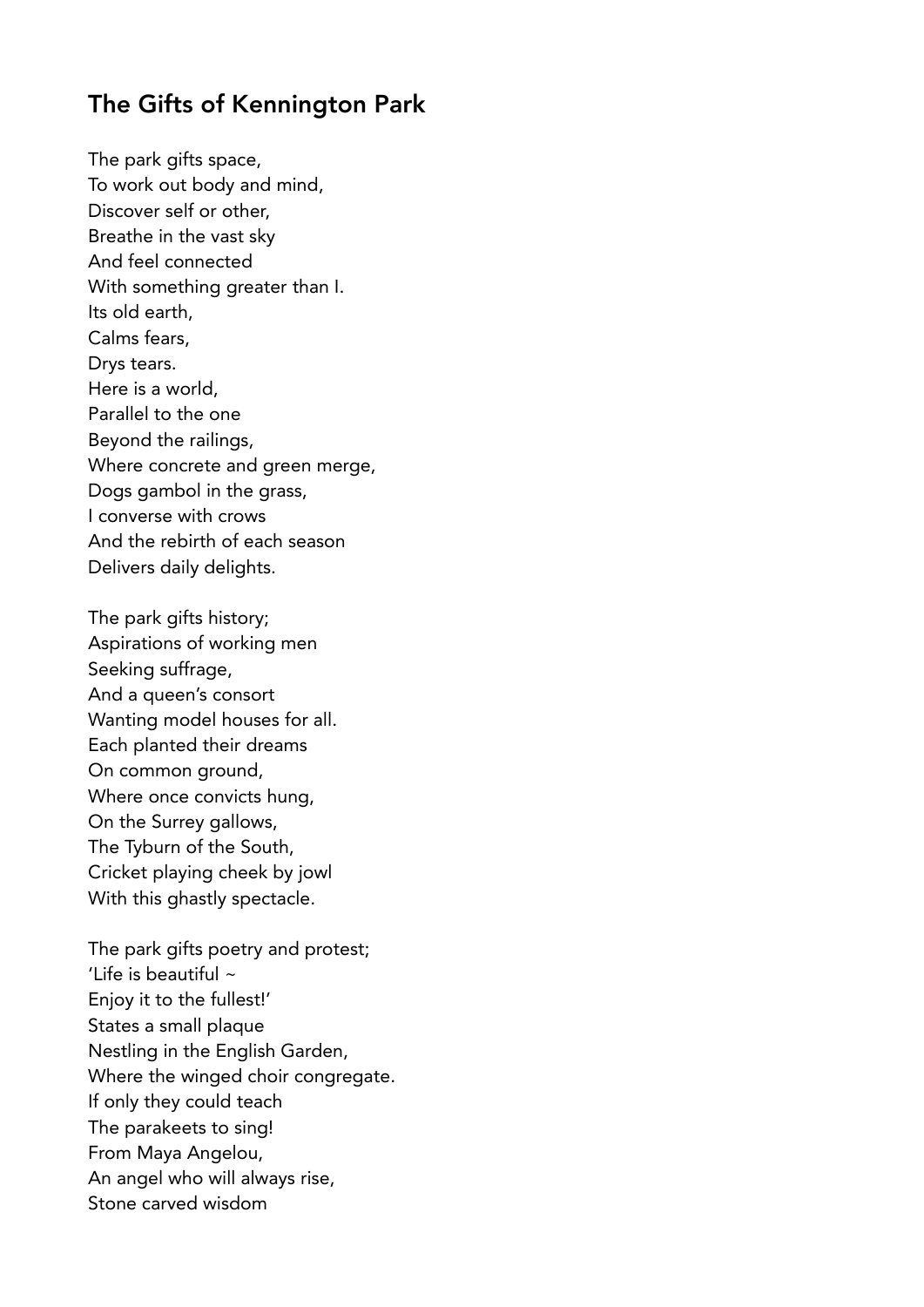Honours the innocent, Felled by the Blitz. Graffiti artists declare; 'It's curtains for democracy!' '1984 is now.' While Unity in the Community' And 'Love is gonna save the day' Is the message of the mural, Itself a fine legacy And lesson in history.

The park gifts mystery; An old ornate column Stands beneath a cherry tree, Its former purpose lost to see. On the Nature Trail, What 'can eat their own body weight every day'? The words are worn away! Who coined Midnight Path? And is Stanley Beans now a man?

The park gifts art in many forms; A fallen branch an exhibition Of Nature's sculpture, A wooden toad haunched In the newly planted orchard, Half a rusty lamp post, Re-purposed to advertise Sourdough pizza, With vegan options. Remnants of fountains, Function gone Their beauty lives on, Still drawing the eye Reflecting the benevolence and skill Of former local visionaries.

The park gifts trees, That became friends When human ones were absent. Sturdy magnificent planes, The pearls of the park, Which have weathered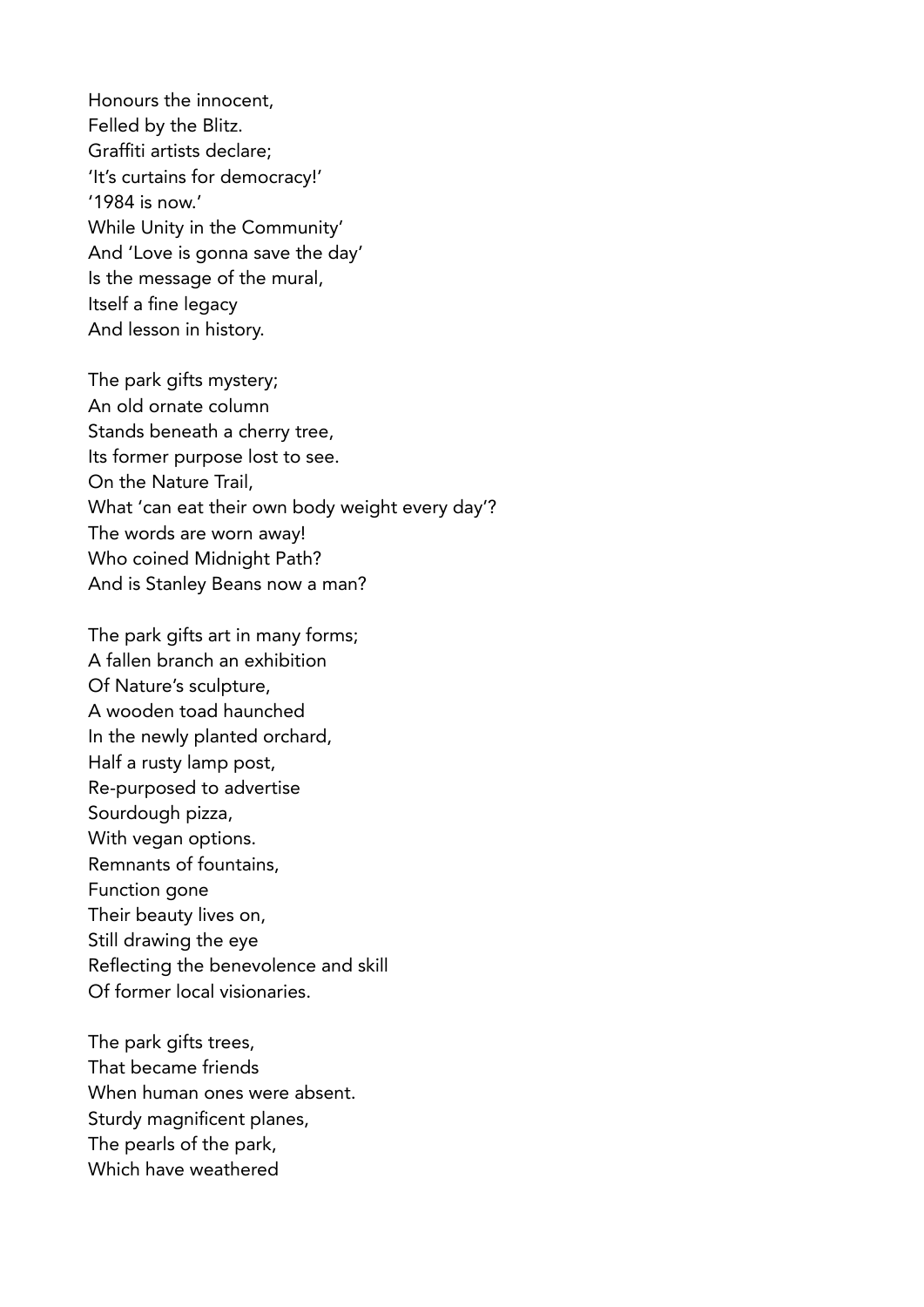Many a change In politics and society. The gracious triangular trio That greet me at the gate, Saggy bottomed ones Circling the playing field, Like couch potato joggers. The brace with pyramid bases And quirky pimpled faces; Aliens hiding in plain sight. Planes with the feet of giants That garland and guard the park. Trees who shelter sprites Hidden in their bark, You can glimpse them If you stop, look and see. Trees to inspire a hundred stories. Willows weeping over concrete; Long gone the lido's water deep. The nine cork oak crescent; Residents that often pine For their native clime. A sprouting stump Refusing to submit to death.

The park gifts urban bees, Working in harmony With flowers and trees. There is no furlough, Or social distancing for them, Queuing at the base of a hive Working longer than nine to five.

All this is the gift Of Kennington Park. The greatest gift? I leave more curious And content than when I came.

Helen Frederick

[Helenfrederick1@ntlworld.com](mailto:Helenfrederick1@ntlworld.com)

Tel: 0796 0796 370